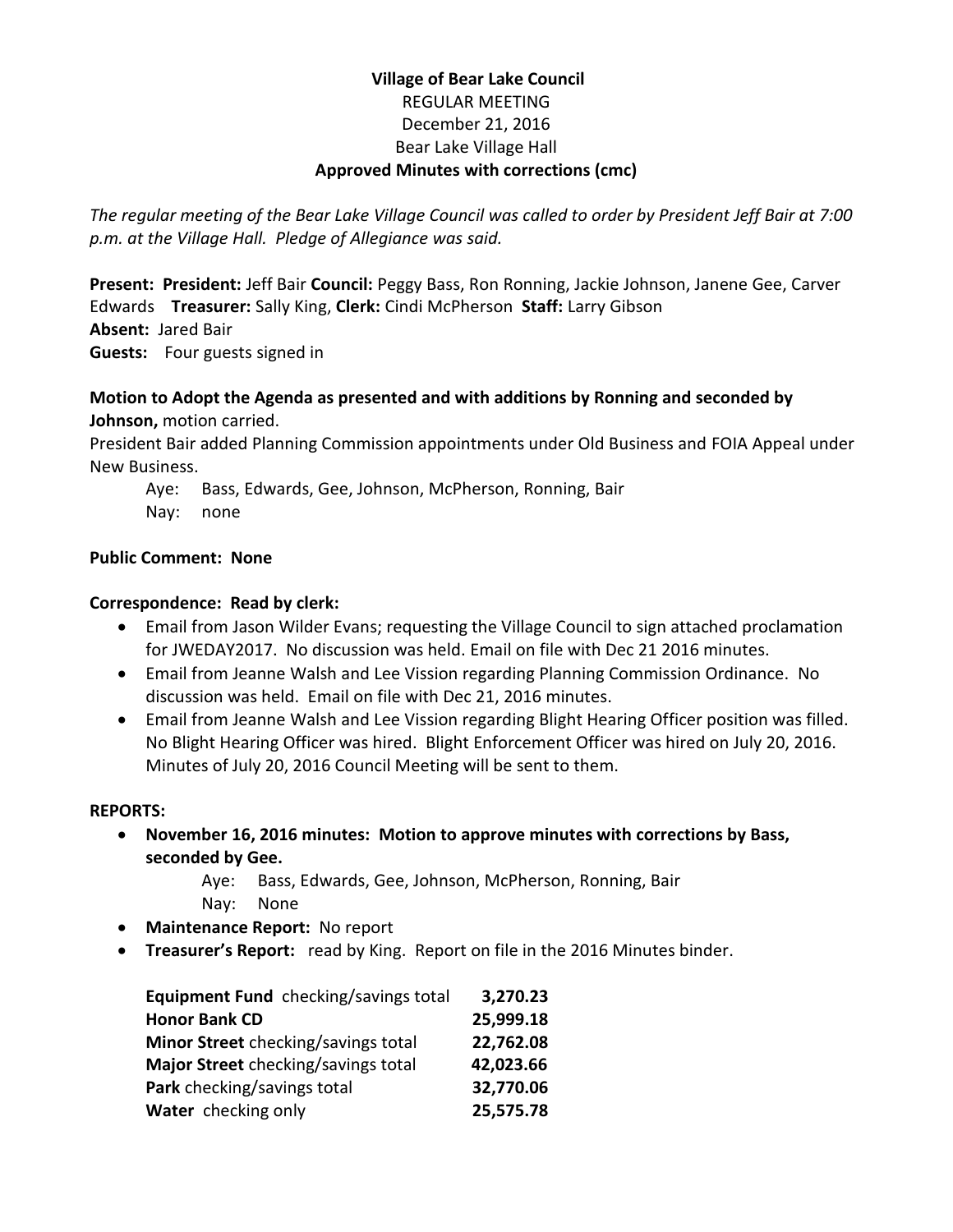| Money Market Account                  | 10,040.17 |
|---------------------------------------|-----------|
| <b>General</b> checking/savings total | 29,800.53 |

**Motion to accept Treasurer's Report by Ronning seconded by Gee – motion carried.**

Aye: Bass, Edwards, Gee, Johnson, McPherson, Ronning, Bair Nay: none

- **Bills to be paid** were read by Clerk. **Motion to pay the bills as presented by Johnson, seconded by Bass. Motion carried.** List of bills is found at the end of the minutes. Aye: Bass, Edwards, Gee, Johnson, McPherson, Ronning, Bair Nay: none
- **Reimbursements to the General Fund** were read by Clerk. Total to General Fund: \$1,239.50 Reimbursement list is found at the end of the minutes.
- **Committee Chair Reports:**

**Park:** No report **Trees:** No report

**Streets:** No report

**Water:** No report

**Equipment:** No report

**Sidewalk:** No report

**Blight/CABA:** Blight Enforcement Officer, Larry Gibson gave report on; Zaleski house. 12238 Virginia St. and 12273 Lynn St properties. Report on file with Dec 21 2016 minutes. **Planning Commission:** No report

**Manistee County Trail Committee Report:** Clerk McPherson requested a report from Village representative (Dendra Best). Best emailed clerk Trail Committee agenda from December 12, 2016 meeting and a drafted update on projects, on file. No report was received.

**Ad Hoc – Policy, Resolution & Ordinance Committee** – no report

#### **OLD BUSINESS**

 **Appointment of Pro Tempe, Jackie Johnson, Motion to accept by Bass, seconded by Gee. Motion carried.**

Aye: Bass, Edwards, Gee, Johnson, McPherson, Ronning, Bair Nay: none

 **2017 Council Committees Motion to approve with correction & changes by Ronning, seconded by Edwards. Motion carried.** List of Council Committee members on file in Dec 21, 2016 minutes. Correction changed year from 2016 to 2017. Buildings, Grounds & Equipment, take Peggy Bass off and add Jeff Bair in place.

Aye: Bass, Edwards, Gee, Johnson, McPherson, Ronning, Bair Nay: none

 **Update on US 31 Corridor Plan – AES / Manistee County Planning Project** – Clerk McPherson gave an update on Nov 17 & 19, 2016 community meetings by AES. Concept designs can be found at the Village Offices. Discussion held.

#### **NEW BUSINESS**

 **Motion to approve 2017 Regular Council Meeting dates with one date change by Gee, seconded by McPherson. Motion carried.** Change December 20, 2017 to December 13, 2017. Dates can be found on Village website.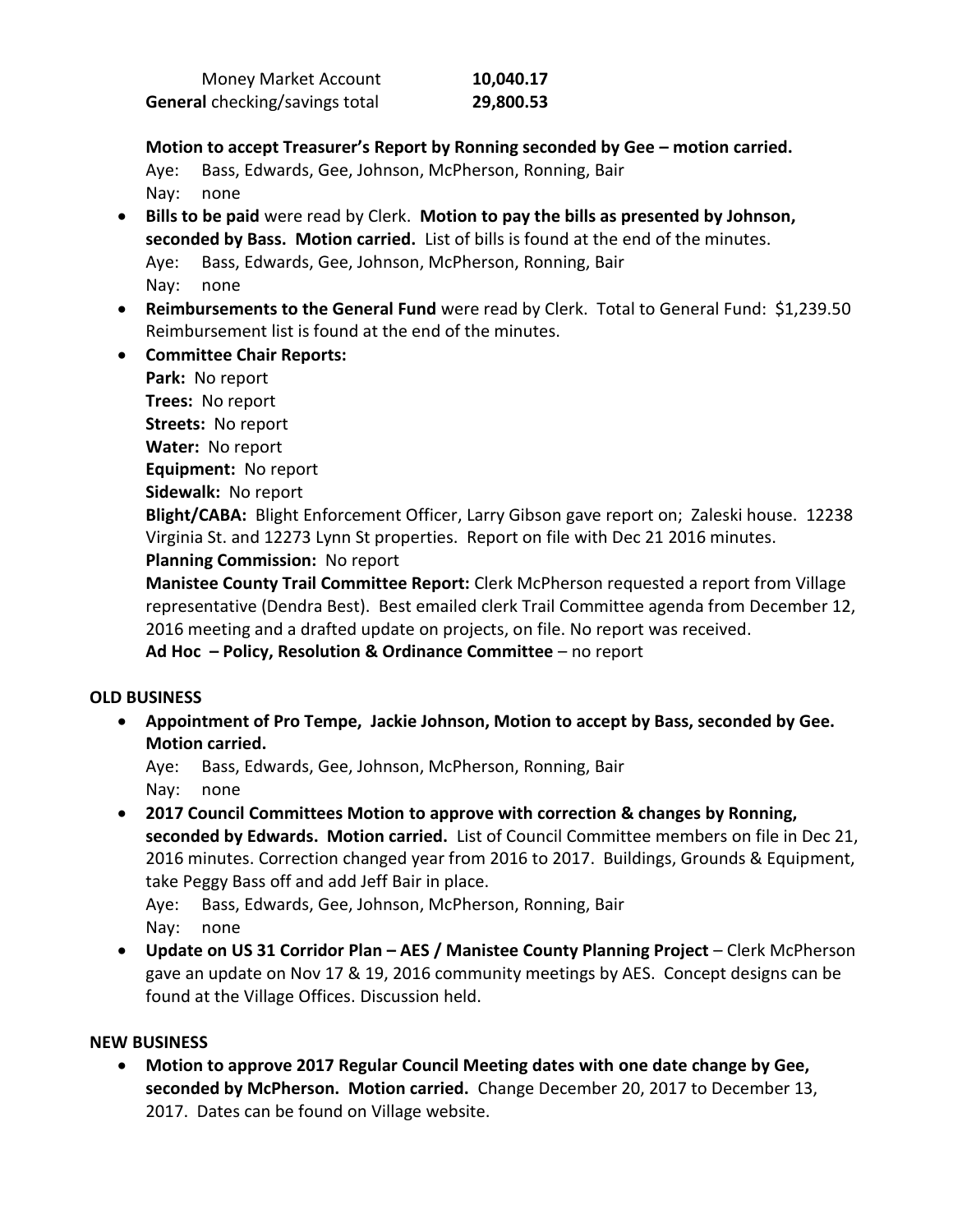Aye: Bass, Edwards, Gee, Johnson, McPherson, Ronning, Bair Nay: none

- **2017 – 2018 Projected Budget –** Clerk McPherson suggested all committee chairperson meet with President Bair to review any upcoming projects/repairs/purchases.
- **Municipal Attorney –** Clerk McPherson/ Johnson reported on attorney information gathered. Council tabled until January 2017 meeting, council would like to invite a representative from Young, Graham, Elsenheimer & Wendling, PC to meet with them. McPherson will contact the office. Information is on file.
- **Motion to adopted resolution to follow General Records Retention and Disposal Schedule #8 by Ronning, seconded by Bass. Motion carried.** Aye: Bass, Edwards, Gee, Johnson, McPherson, Ronning, Bair
	- Nay: none
- **Banner update** Clerk McPherson updated Council on planned Crowd Funding for downtown & BL Township banners along streets. Discussion was held.
- **Education**  Clerk McPherson & Treasurer King planning on attending upcoming training in January & February 2017.
- **Planning Commission Appointments;** Barb Farfsing (3 years), Jackie Thomas (1 year), Cindi McPherson (2 years), Bill Beaver (3 years) Myrna Walters (2 years). Oath of Office will be given at the first Planning Commission Meeting in 2017.
- **FOIA Appeal** Clerk McPherson read an email regarding a formal appeal of denial of a FOIA request from Jeanne Walsh, regarding Bear Lake Area Historical Society, Kendra Thompson Architects drawings and an asbestos report. Discussion was held. Appeal was denied by the Village Council. FOIA request is on file in Dec 21, 2016 minutes.

## **PUBLIC COMMENT:**

- Jason Wilder Evans wanted to know if the council decided to sign his proclamation. Concern on snow piled on downtown sidewalk in front of a business. Manistee County Road Commission would need to called by him.
- Jeannette May Thank you to council for doing a good job.
- Rick Farfsing Impressed with council moving forward with projects and working together with Bear Lake Township. Also, said his eye dr. in TC mentioned Sparkle in the Park
- Julie Griffis Was questioning who the village representative was on the Manistee Trail Committee, as they should have had a report for this council. Also, glad Village & BL Township is working together on projects.
- Pauline Jaquish reported on Manistee Treasurer is moving forward with the Michigan Land Bank, should be in place by April 1, 2017
- Donnaing Ronning said her eye dr. also mentioned Sparkle in the Park.
- $\bullet$  Sally Gibson great to hear the village is moving forward.

## **COMING EVENTS:**

• None

## **Meeting adjourned at 8:43p.m.**

Respectfully Submitted, Cindi McPherson, Clerk